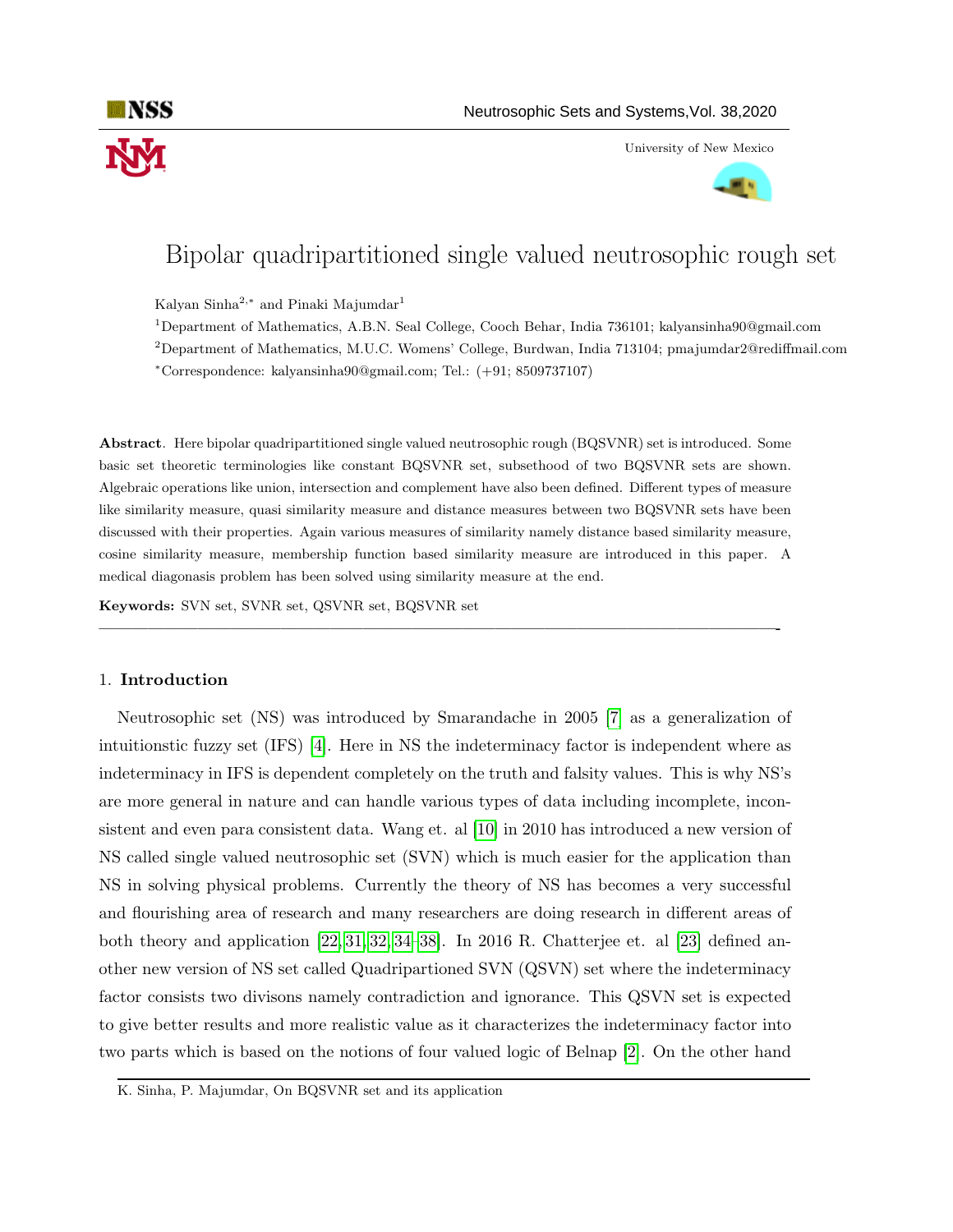bipolar SVN set [\[19\]](#page-12-4) is an identification of polarity. Thus bipolar concept which is very useful in many decision making concept as a large number of human decision making is based on double sided or bipolar judgement thinking on a positive side and negative side. Again Rough Set (RS) by Pawlak [\[3\]](#page-11-3) is a well established technique to express imperfect information by employing vagueness to the boundary region of a set. RS theory has various applications in artificial intelligence and especially in machine learning [\[5,](#page-11-4) [6,](#page-11-5) [8,](#page-11-6) [9,](#page-11-7) [14,](#page-12-5) [22,](#page-12-1) [24\]](#page-12-6).

Here the idea of BQSVNR set which is an further extension of the articles [\[17,](#page-12-7) [23\]](#page-12-3) is introduced. In literature many types of NS exist together with various types of applications [\[10,](#page-12-0) [12,](#page-12-8) [16,](#page-12-9) [19,](#page-12-4) [21,](#page-12-10) [25](#page-12-11)[–30,](#page-12-12) [33\]](#page-13-4). However we refer our readers to study NS theory [\[7\]](#page-11-0), SVN theory [\[10\]](#page-12-0), QSVN theory [\[23\]](#page-12-3), RS theory [\[3\]](#page-11-3), BRS Theory [\[24\]](#page-12-6) for their convenience. In this manuscript we have defined BQSVNR set with it's various types of operations. Also various similarity measures of BQSVNR set are discussed. Later a uncertainty based real scientific problem has been worked out by using BQSVNR set model. Finally the future work related to our paper is given.

#### 2. BQSVNR set

Throughout this paper we will consider all the definitions over  $X \neq \phi$  together with an equivalence relation R and we will denote it by  $(X, R)$ . For the many other properties i.e. entropy, various types of similarity measures of a NS, SVN sets, BNS etc we refer our readers to follow any of the monograph say [\[7,](#page-11-0) [12,](#page-12-8) [18\]](#page-12-13).

<span id="page-1-0"></span>**Definition 2.1.** Suppose A be a BQSVN set in  $(X, R)$  with positive membership degrees  $T^+(m)$ ,  $C^+(m)$ ,  $T^+(m)$ ,  $F^+(m)$  respectively and negative membership degrees  $T^-(m)$ ,  $C^-(m)$ ,  $I^-(m)$ ,  $F^-(m)$ -respectively of an element  $m \in X$ . The lower and upper approximations of A in  $(X, R)$  denoted by  $\underline{L}(A)$  and  $\overline{L}(A)$  respectively are defined as follows:

$$
\underline{L}(A) = \{ \langle m, T_{\underline{A}}^+(m), C_{\underline{A}}^+(m), I_{\underline{A}}^+(m), F_{\underline{A}}^+(m), T_{\underline{A}}^-(m), C_{\underline{A}}^-(m), \right. \\ \left. \begin{array}{c} I_{\underline{A}}^-(m), F_{\underline{A}}^-(m) \rangle | m \in [m]_R \subseteq X \} \end{array} \right.
$$

$$
\overline{L}(A) = \{ \langle m, T_{\overline{A}}^+(m), C_{\overline{A}}^+(m), I_{\overline{A}}^+(m), F_{\overline{A}}^+(m), T_{\overline{A}}^-(m), C_{\overline{A}}^-(m), \right. \\
\left. I_{\overline{A}}^-(m), F_{\overline{A}}^-(m) \rangle | m \in [m]_R \subseteq X \},
$$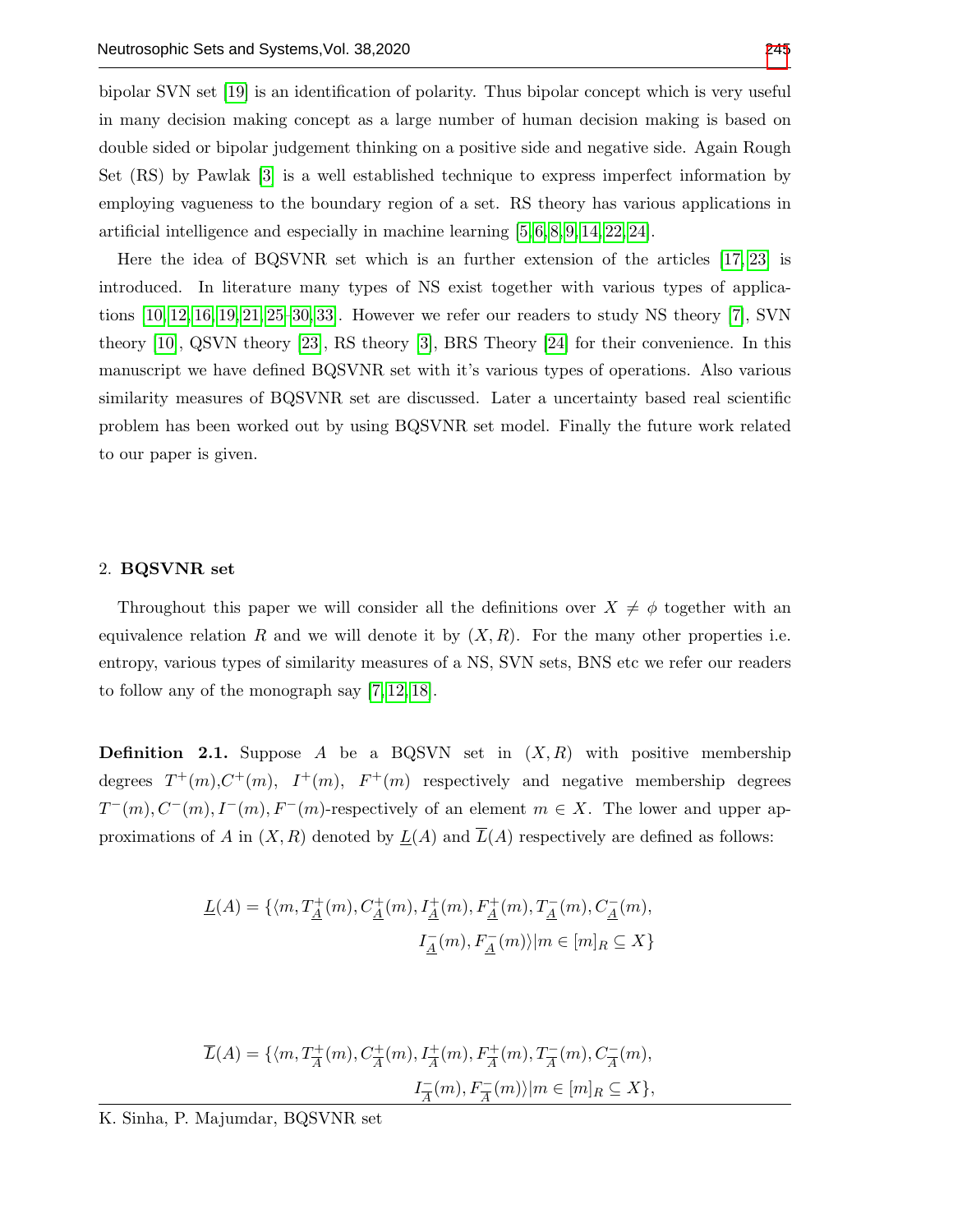where,

$$
T_{\underline{A}}^{+}(m) = \wedge_{m \in [m]_{R}} T_{A}^{+}(m), C_{\underline{A}}^{+}(m) = \wedge_{m \in [m]_{R}} C_{A}^{+}(m), I_{\underline{A}}^{+}(m) = \vee_{m \in [m]_{R}} I_{A}^{+}(m),
$$
  
\n
$$
F_{\underline{A}}^{+}(m) = \vee_{m \in [m]_{R}} F_{A}^{+}(m), T_{\underline{A}}^{-}(m) = \vee_{m \in [m]_{R}} T_{A}^{-}(m), C_{\underline{A}}^{-}(m) = \vee_{m \in [m]_{R}} C_{A}^{-}(m),
$$
  
\n
$$
I_{\underline{A}}^{-}(m) = \wedge_{m \in [m]_{R}} I_{A}^{-}(m), F_{\underline{A}}^{-}(m) = \wedge_{m \in [m]_{R}} F_{A}^{-}(m), T_{\overline{A}}^{+}(m) = \vee_{m \in [m]_{R}} T_{A}^{+}(m),
$$
  
\n
$$
C_{\overline{A}}^{+}(m) = \vee_{m \in [m]_{R}} C_{A}^{+}(m), I_{\overline{A}}^{+}(m) = \wedge_{m \in [m]_{R}} I_{A}^{+}(m), F_{\overline{A}}^{+}(m) = \wedge_{m \in [m]_{R}} F_{A}^{+}(m),
$$
  
\n
$$
T_{\overline{A}}^{-}(m) = \wedge_{m \in [m]_{R}} T_{A}^{-}(m), C_{\overline{A}}^{-}(m) = \wedge_{m \in [m]_{R}} C_{A}^{-}(m), I_{\overline{A}}^{-}(m) = \vee_{m \in [m]_{R}} F_{A}^{-}(m),
$$
  
\n
$$
F_{\overline{A}}^{-}(m) = \vee_{m \in [m]_{R}} F_{A}^{-}(m),
$$

where  $0 \leq T_A^+$  $L_{\underline{A}}^{+}(m)+C_{\underline{A}}^{+}$  $L_{\underline{A}}^{+}(m)+I_{\underline{A}}^{+}$  $A^+(m)+F_A^+$  $T_{\underline{A}}^{+}(m) \leq 4, -4 \leq T_{\underline{A}}^{-}$  $L_{\underline{A}}^-(m)+C_{\underline{A}}^ \frac{1}{4}(m)+I_{\underline{A}}^{-}$  $\frac{1}{A}(m)+F_{\underline{A}}^{-}$  $L_{\underline{A}}^-(m) \leq 0,$  $0 \leq T_{\frac{1}{4}}^{+}$  $\frac{n}{A}(m) + C\frac{+}{A}$  $I_{\overline{A}}^{+}(m) + I_{\overline{A}}^{+}$  $rac{+}{A}(m) + F\frac{+}{A}$  $T_{\overline{A}}^{+}(m) \leq 4, -4 \leq T_{\overline{A}}^{-}$  $\frac{N-}{A}(m) + C \frac{1}{A}$  $\frac{1}{\overline{A}}(m) + I_{\overline{A}}^{-}$  $\frac{1}{\overline{A}}(m) + F \frac{1}{\overline{A}}$  $\frac{N-}{A}(m) \leq 0$ and ∨, ∧ mean "max" and "min" operators respectively,  $T_A(m)$ ,  $C_A(m)$ ,  $I_A(m)$ ,  $F_A(m)$  are the respective membership function of m w.r.t A.  $\underline{L}(A)$  and  $\overline{L}(A)$  are two bipolar QSVN sets in X. The pair  $(L(A),\overline{L}(A))$  is called BQSVNR set in  $(X,R)$ .

**Example 2.2.** Consider the case where four economists  $m_1, m_2, m_3, m_4$  were asked to give their opinion on the statement "Rate of economical growth of India in 2020 will cross the rate of economic growth in the year 2019". Each economists will give concern in terms of degree of agreement, agreement or disagreement both, neither agreement nor disagreement, disagreement together with positive and negative aspects respectively. Let  $R_1$  be a set on U of all economists which may be considered as follows:

## $m, n \in U, mR_1n$  iff m and n

both belongs to same organization i.e. IMF, London school of economics etc.

The aggregate of their opinion can be very well expressed into the following equivalent class  $R_1$  as following:

$$
U/R_1 = \{\{m_1, m_2\}, \{m_3\}, \{m_4\}\}\
$$

We can develop a BQSVN set A on the basis of the economists opinion as follows:

$$
A = \{ (m_1, (0.8, 0.6, 0.2, 0.2, -0.4, -0.5, -0.3, -0.7)),
$$
  
\n
$$
(m_2, (0.4, 0.6, 0.6, 0.8, -0.6, -0.5, -0.4, -0.8)),
$$
  
\n
$$
(m_3, (0.5, 0.5, 0.7, 0.1, -0.8, -0.6, -0.4, -0.6)),
$$
  
\n
$$
(m_4, (0.6, 0.7, 0.4, 0.1, -0.5, -0.3, -0.6, -0.4)) \}.
$$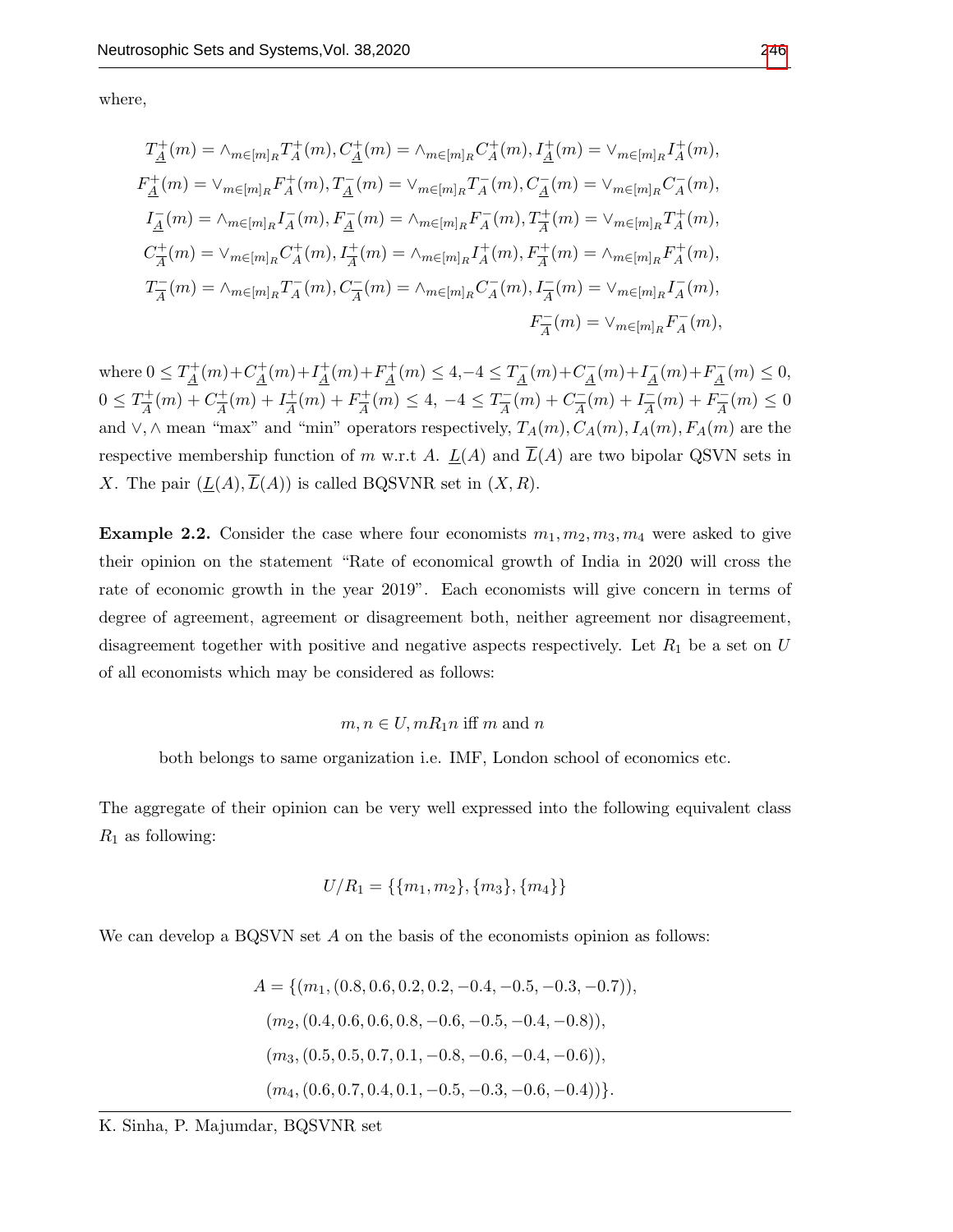Now by Definition [2.1,](#page-1-0) we have,

$$
\underline{L}(A) = \{ (m_1, (0.4, 0.6, 0.6, 0.8, -0.4, -0.5, -0.4, -0.8)),
$$
  
\n
$$
(m_2, (0.4, 0.6, 0.6, 0.8, -0.4, -0.5, -0.4, -0.8)),
$$
  
\n
$$
(m_3, (0.5, 0.5, 0.7, 0.1, -0.8, -0.6, -0.4, -0.6)),
$$
  
\n
$$
(m_4, (0.6, 0.7, 0.4, 0.1, -0.5, -0.3, -0.6, -0.4)) \}
$$
  
\n
$$
\overline{L}(A) = \{ (m_1, (0.8, 0.6, 0.2, 0.2, -0.6, -0.5, -0.3, -0.7)),
$$
  
\n
$$
(m_2, (0.8, 0.6, 0.2, 0.2, -0.6, -0.5, -0.3, -0.7)),
$$
  
\n
$$
(m_3, (0.5, 0.5, 0.7, 0.1, -0.8, -0.6, -0.4, -0.6)),
$$
  
\n
$$
(m_4, (0.6, 0.7, 0.4, 0.1, -0.5, -0.3, -0.6, -0.4)) \}
$$

Hence  $(L(A),\overline{L}(A))$  provides the rate of growth of India in 2020 in comparison with the rate of growth in 2019.

**Definition 2.3.** Suppose A be a BQSVN set in  $(X, R)$ . If

- (i)  $L(A) = \overline{L}(A)$ , then  $(L(A), \overline{L}(A))$  is called constant BQSVNR set in  $(X, R)$ .
- (ii)  $\forall m \in [m]_R \cap \underline{L}(A)$ (and  $\overline{L}(A)$ ),  $T_A^+$  $L_A^+(m) = 1 = C_A^+$  $I_A^+(m), I_A^+(m) = F_A^+$  $T_A^+(m) = 0, T_A^-(m) =$  $0 = C_A^+$  $I_A^+(m), I_A^-(m) = F_A^ A_A^-(m) = 1$ , then  $(\underline{L}(A), L(A))$  is called an unit BQSVNR set in  $(X, R)$ .
- (iii)  $\forall m \in [m]_R \cap \underline{L}(A)$  (and  $\overline{L}(A)$ ),  $T_A^+$  $C_A^+(m) = 0 = C_A^+$  $I_A^+(m), I_A^+(m) = F_A^+$  $T_A^+(m) = 1, T_A^-(m) =$  $1 = C_A^+$  $I_A^+(m), I_A^-(m) = F_A^ A_A^-(m) = 0$ ,, then  $(\underline{L}(A), \overline{L}(A))$  is called zero BQSVNR set in  $(X, R)$  and it is denoted by  $\Phi$ .

Now some set-theoretic operations on BQSVNR set over  $(X, R)$  will be studied.

**Definition 2.4.** Consider  $L(A) = (\underline{L}(A), \overline{L}(A))$  is a BQSVNR set in  $(X, R)$ . We define complement BQSVNR set  $L^c(A)$  of  $L(A)$  as  $L^c(A) = ((\underline{L}(A))^c, (\overline{L}(A))^c)$ , where

$$
(\underline{L}(A))^c = \{ \langle x, F_A^+(m), 1 - I_A^+(m), 1 - C_A^+(m), T_A^+(m),
$$
  
\n
$$
F_A^-(m), 1 - I_A^-(m), 1 - C_A^-(m), T_A^-(m) \rangle | m \in [m]_R \subseteq X \}
$$
  
\n
$$
(\overline{L}(A))^c = \{ \langle x, F_A^+(m), 1 - I_A^+(m), 1 - C_A^+(m), T_A^+(m),
$$
  
\n
$$
F_A^-(m), 1 - I_A^-(m), 1 - C_A^-(m), T_A^-(m) \rangle | m \in [m]_R \subseteq X \}
$$

<span id="page-3-0"></span>**Definition 2.5.** Suppose  $A = (\underline{L}(A), \overline{L}(A))$  and  $B = (\underline{L}(B), \overline{L}(B))$  are two BQSVNR set over X. We say  $A \subseteq B$  if  $\underline{L}(A) \subseteq \underline{L}(B)$ ,  $\overline{L}(A) \subseteq \overline{L}(B)$  i.e.  $T_A^+$  $T_{\underline{A}}^{+}(m) \leq T_{\underline{B}}^{+}$  $\frac{D_1^+(m), C^+_{\underline{A}}(m)}{\underline{B}} \leq C^+_{\underline{B}}$  $L_{\underline{B}}^{+}(m), L_{\underline{A}}^{+}(m) \geq L_{\underline{B}}^{+}$  $E_B^+(m), F_A^+(m) \geq F_B^+$  $T_{\underline{B}}^{+}(m), T_{\underline{A}}^{-}(m) \geq$  $T^-_B$  $C_{\underline{B}}^-(m), C_{\underline{A}}^-(m) \geq C_{\underline{B}}^ I_{\underline{B}}^-(m), I_{\underline{A}}^-(m) \leq I_{\underline{B}}^ \frac{E}{B}(m), F_{\underline{A}}^-(m) \leq F_{\underline{B}}^+$  $B_{\underline{B}}(m),$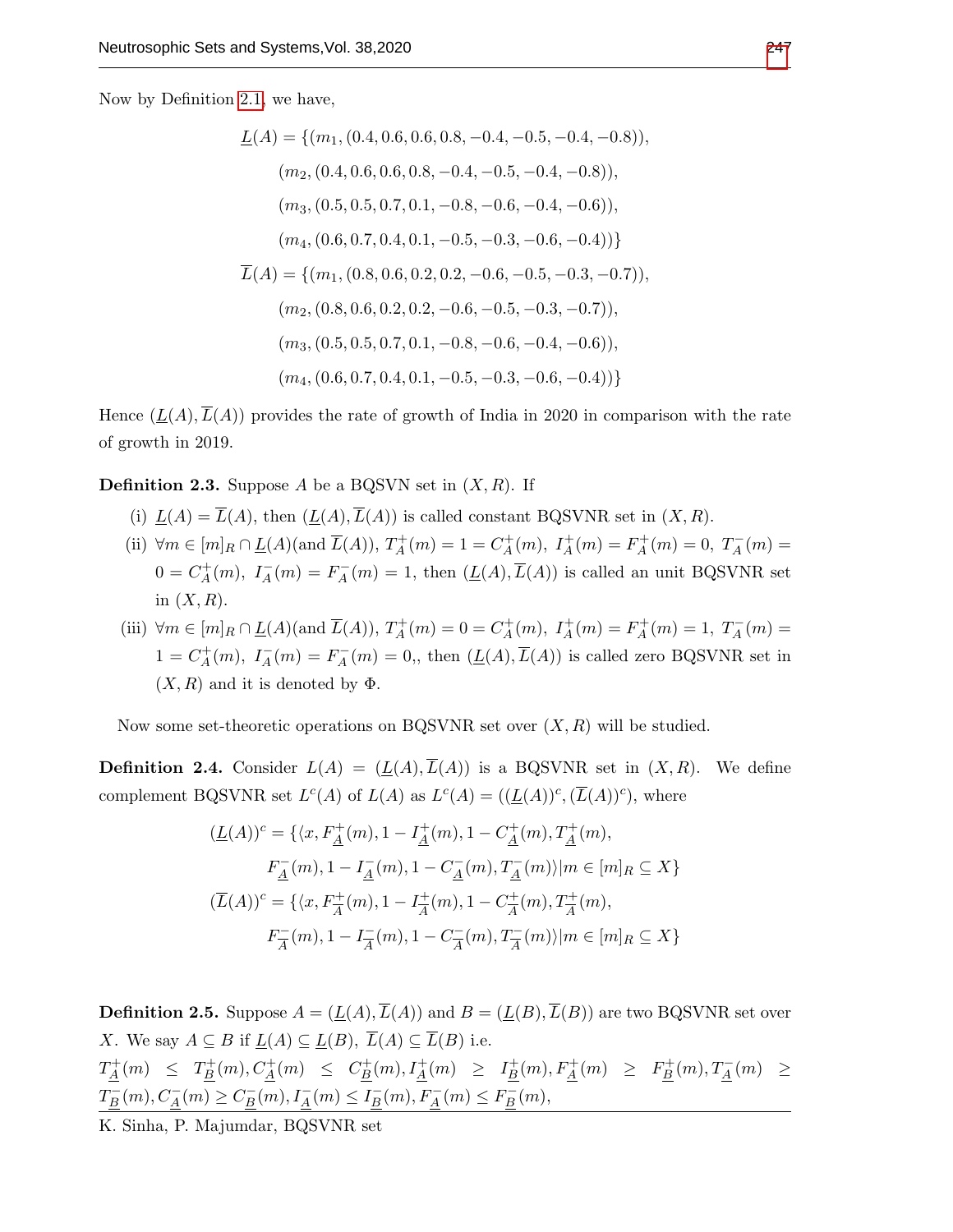$$
T_{\overline{A}}^+(m) \geq T_{\overline{B}}^+(m), C_{\overline{A}}^+(m) \geq C_{\overline{B}}^+(m), I_{\overline{A}}^+(m) \leq I_{\overline{B}}^+(m), F_{\overline{A}}^+(m) \leq F_{\overline{B}}^+(m), T_{\overline{A}}^-(m) \leq T_{\overline{B}}^-(m), C_{\overline{A}}^-(m) \leq C_{\overline{B}}^-(m), I_{\overline{A}}^-(m) \geq I_{\overline{B}}^-(m), F_{\overline{A}}^-(m) \geq F_{\overline{B}}^-(m) \forall m \in [m]_R \subseteq X.
$$

**Definition 2.6.** Suppose  $A = (\underline{L}(A), \overline{L}(A))$  and  $B = (\underline{L}(B), \overline{L}(B))$  are two BQSVNR set over X. Then the union of A, B i.e.  $A \cup B = (\underline{L}(A) \cup \underline{L}(B), \overline{L}(A) \cup \overline{L}(B))$  is defined as:  $T_A^+$  $T_{\underline{A}}^+(m) \vee T_{\underline{B}}^+$  $L_{\underline{B}}^{+}(m), C_{\underline{A}}^{+}(m) \vee C_{\underline{B}}^{+}$  $L_{\underline{B}}^{+}(m), L_{\underline{A}}^{+}(m) \wedge L_{\underline{B}}^{+}$  $E_B^+(m)$ ,  $F_A^+(m)$   $\wedge$   $F_B^+$  $T_{\underline{B}}^{+}(m), T_{\underline{A}}^{-}(m) \wedge$  $T^-_B$  $L_{\underline{B}}^-(m)$ ,  $C_{\underline{A}}^-(m)$   $\wedge$   $C_{\underline{B}}^ I_{\underline{B}}^-(m), I_{\underline{A}}^-(m) \vee I_{\underline{B}}^ E_{\underline{B}}^-(m), F_{\underline{A}}^-(m) \vee F_{\underline{B}}^ T_{\underline{B}}^-(m), T_{\overline{A}}^+(m) \wedge T_{\overline{B}}^+$  $C_{\overline{A}}^+(m)$ ,  $C_{\overline{A}}^+(m)$   $\wedge$  $C_{\overline{D}}^+$  $L_{\overline{B}}^{+}(m), L_{\overline{A}}^{+}(m) \vee L_{\overline{B}}^{+}$  $E^{\pm}_B(m), F^{\pm}_A(m) \vee F^{\pm}_B$  $T_{\overline{B}}^+(m), T_{\overline{A}}^-(m) \vee T_{\overline{B}}^ \frac{C_{\overline{B}}(m), C_{\overline{A}}(m)}{B} \vee C_{\overline{B}}^{-}$  $\frac{1}{B}(m)$ ,  $I_{\overline{A}}(m)$   $\wedge$  $I_{\overline{D}}^ \frac{C}{B}(m), F^-_A(m) \wedge F^-_B$  $\frac{m}{B}(m)$   $\forall m \in [m]_R \subseteq X$ .

**Definition 2.7.** Suppose  $A = (\underline{L}(A), \overline{L}(A))$  and  $B = (\underline{L}(B), \overline{L}(B))$  are two BQSVNR set over X. Then the intersection of A, B i.e.  $A \cap B = (\underline{L}(A) \cap \underline{L}(B), \overline{L}(A) \cap \overline{L}(B))$  is defined as:  $T_A^+$  $T_{\underline{A}}^+(m) \wedge T_{\underline{B}}^+$  $L_{\underline{B}}^{+}(m), C_{\underline{A}}^{+}(m) \wedge C_{\underline{B}}^{+}$  $L_{\underline{B}}^{+}(m), I_{\underline{A}}^{+}(m) \vee I_{\underline{B}}^{+}$  $\frac{E}{B}(m)$ ,  $F_{\underline{A}}^{+}(m) \vee F_{\underline{B}}^{+}$  $T_{\underline{B}}^{+}(m), T_{\underline{A}}^{-}(m) \vee$  $T^-_B$  $\frac{D}{B}(m), C_A^-(m) \vee C_B^ I_{\underline{B}}^-(m), I_{\underline{A}}^-(m) \ \wedge \ I_{\underline{B}}^ E_{\underline{B}}^-(m)$ ,  $F_{\underline{A}}^-(m)$   $\wedge$   $F_{\underline{B}}^ T_{\underline{B}}^-(m), T_{\overline{A}}^+(m) \vee T_{\overline{B}}^+$  $L_{\overline{B}}^{+}(m), C_{\overline{A}}^{+}(m) \vee$  $C_{\overline{D}}^+$  $L_{\overline{B}}^+(m)$ ,  $I_{\overline{A}}^+(m)$   $\wedge$   $I_{\overline{B}}^+$  $\frac{1}{B}(m)$ ,  $F_{\overline{A}}^+(m)$   $\wedge$   $F_{\overline{B}}^+$  $T_{\overline{B}}^+(m)$ ,  $T_{\overline{A}}^-(m)$   $\wedge$   $T_{\overline{B}}^ \frac{C_{\overline{B}}(m), C_{\overline{A}}(m)}{B} \wedge C_{\overline{B}}^{-}$  $\frac{N-1}{B}(m)$ ,  $I_{\overline{A}}(m)$   $\vee$  $I_{\overline{D}}^ \frac{C}{B}(m), F^-_A(m) \vee F^-_B$  $\frac{N-1}{B}(m)$   $\forall m \in [m]_R \subseteq X$ .

<span id="page-4-0"></span>**Proposition 2.8.** Consider three BQSVNR sets  $\Theta_1, \Theta_2, \Theta_3$  in  $(X, R)$ . Then for all for BQSVNR sets over X we have the following:

- (i)  $\Theta_1 \cup \Theta_2 = \Theta_2 \cup \Theta_1$ ;  $\Theta_1 \cap \Theta_2 = \Theta_2 \cap \Theta_1$ .
- (ii)  $\Theta_1 \cup (\Theta_2 \cup \Theta_3) = (\Theta_1 \cup \Theta_2) \cup \Theta_3; \ \Theta_1 \cap (\Theta_2 \cap \Theta_3) = (\Theta_1 \cap \Theta_2) \cap \Theta_3$
- (iii)  $\Theta_3 \cap (\Theta_3 \cup \Theta_2) = \Theta_3$ ;  $\Theta_3 \cup (\Theta_3 \cap \Theta_2) = \Theta_3$ .
- (iv)  $(\Theta_1^c)^c = \Theta_1$ .
- (v)  $(\Theta_1 \cup \Theta_2)^c = \Theta_1^c \cap \Theta_2^c; (\Theta_1 \cap \Theta_2)^c = \Theta_1^c \cup \Theta_2^c$
- (vi)  $\Theta_1 \cup \Theta_1 = \Theta_1$ ;  $\Theta_1 \cap \Theta_1 = \Theta_1$ .

We omit the proof of the Proposition [2.8](#page-4-0) as it is very straight forward.

## 3. Different similarity measures of BQSVNR sets

Consider an universal set  $X \neq \phi$  and denote the set of BQSVNR set over  $(X, R)$  by  $\mathcal{B}(X)$ .

<span id="page-4-1"></span>**Definition 3.1.** A mapping  $s : \mathcal{B}(X) \times \mathcal{B}(X) \to [0,1]$  is called a similarity measure iff for  $W_1, W_2 \in \mathcal{B}(X),$ 

- (i)  $s(W_1, W_2) = s(W_2, W_1)$
- (ii)  $0 \le s(W_1, W_2) < 1$  and  $s(W_1, W_2) = 1$  iff  $W_1 = W_2$ .
- (iii) for any  $W_1, W_2, W_3 \in \mathcal{B}(X), W_1 \subset W_2 \subset W_3$ ,  $s(W_1, W_3) \leq s(W_1, W_2) \wedge s(W_2, W_3)$ .

Although in Definition [3.1](#page-4-1) the condition (iii) exists but some familiar similarity measure techniques i.e. weighted similarity measure, cosine similarity measures etc fail to satisfy it. On the other hand these similarity techniques has a wide application in real world discission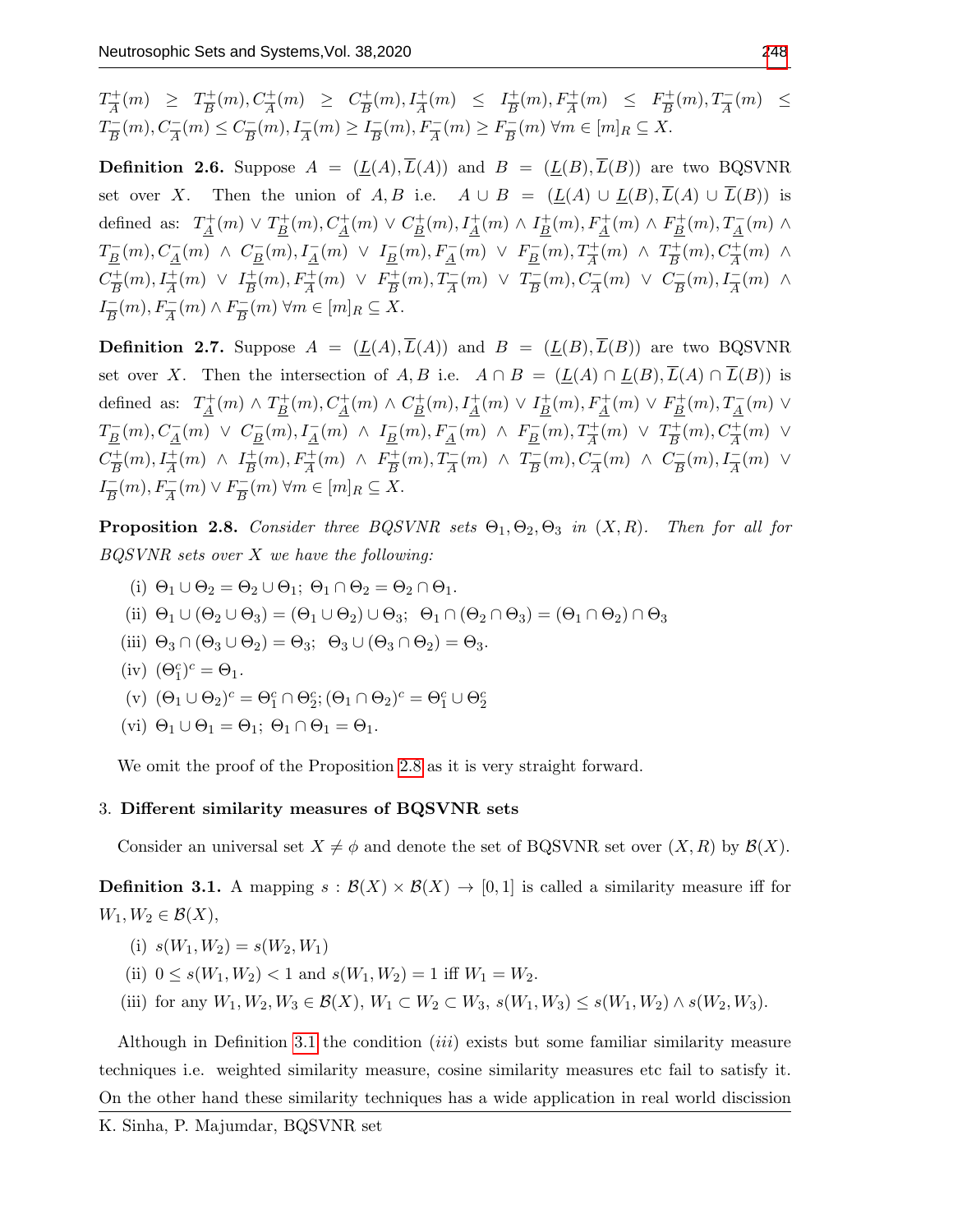making problems. Thus it is essential to introduce a new definition of similarity measure say "Quasi Similarity Measure" which omits the condition (iii) of Definition [3.1.](#page-4-1)

**Definition 3.2.** Consider  $\mathcal{B}(X)$ , the set of BQSVNR sets over an universe X. Then a function  $s': \mathcal{B}(X) \times \mathcal{B}(X) \to [0,1]$  is called a quasi similarity measure iff for  $W_1, W_2 \in \mathcal{B}(X)$ ,

- (i)  $s(W_1, W_2) = s(W_2, W_1)$
- (ii)  $0 \le s(W_1, W_2) < 1$  and  $s(W_1, W_2) = 1$  iff  $W_1 = W_2$ .

## 3.1. Distance measures between two BQSVNR sets

**Definition 3.3.** A function  $d_b: \mathcal{B}(X) \times \mathcal{B}(X) \to \mathbb{R}^+$  is called a distance measure for BQSVNR sets iff for  $W_1, W_2, W_3 \in \mathcal{B}(X)$ ,

- (i)  $d_h(W_1, W_2) = d_h(W_2, W_1)$
- (ii)  $d_b(W_1, W_2) \ge 0$  and  $d_b(W_1, W_2) = 0$  iff  $W_1 = W_2$ .
- (iii)  $d_b(W_1, W_2) \leq d_b(W_1, W_3) + d_b(W_3, W_2)$ .

Clearly  $d_b$  is a metric on  $\mathcal{B}(X)$ . Suppose  $\Theta, \Gamma \in \mathcal{B}(X)$  over an universal set  $X =$  ${x_1, x_2, \ldots, x_n}.$ 

<span id="page-5-0"></span>**Definition 3.4.** The Hamming distance  $h(\Theta, \Gamma)$  between two BQSVNR sets  $\Theta$  and  $\Gamma$  is defined as

$$
h(\Theta, \Gamma) = \min \{ \{ h(\Theta, \Gamma) \}, \{ h(\overline{\Theta}, \overline{\Gamma}) \} \}
$$
 where,

$$
h(\underline{\Theta}, \underline{\Gamma}) = \{ \sum_{j=1}^{n} |T_{\underline{\Theta}}^{+}(x_j) - T_{\underline{\Gamma}}^{+}(x_j)| + |C_{\underline{\Theta}}^{+}(x_j) - C_{\underline{\Gamma}}^{+}(x_j)| + |I_{\underline{\Theta}}^{+}(x_j) - I_{\underline{\Gamma}}^{+}(x_j)| +
$$
  
\n
$$
|F_{\underline{\Theta}}^{+}(x_j) - F_{\underline{\Gamma}}^{+}(x_j)| + |T_{\underline{\Theta}}^{-}(x_j) - T_{\underline{\Gamma}}^{-}(x_j)| + |C_{\underline{\Theta}}^{-}(x_j) - C_{\underline{\Gamma}}^{-}(x_j)| +
$$
  
\n
$$
|I_{\underline{\Theta}}^{-}(x_j) - I_{\underline{\Gamma}}^{-}(x_j)| + |F_{\underline{\Theta}}^{-}(x_j) - F_{\underline{\Gamma}}^{-}(x_j)| \}
$$
  
\n
$$
h(\overline{\Theta}, \overline{\Gamma}) = \{ \sum_{j=1}^{n} |T_{\overline{\Theta}}^{+}(x_j) - T_{\overline{\Gamma}}^{+}(x_j)| + |C_{\overline{\Theta}}^{+}(x_j) - C_{\overline{\Gamma}}^{+}(x_j)| + |I_{\overline{\Theta}}^{+}(x_j) - I_{\overline{\Gamma}}^{+}(x_j)| +
$$
  
\n
$$
|F_{\overline{\Theta}}^{+}(x_j) - F_{\overline{\Gamma}}^{+}(x_j)| + |T_{\overline{\Theta}}^{-}(x_j) - T_{\overline{\Gamma}}^{-}(x_j)| + |C_{\overline{\Theta}}^{-}(x_j) - C_{\overline{\Gamma}}^{-}(x_j)| +
$$
  
\n
$$
|I_{\overline{\Theta}}^{-}(x_j) - I_{\overline{\Gamma}}^{-}(x_j)| + |F_{\overline{\Theta}}^{-}(x_j) - F_{\overline{\Gamma}}^{-}(x_j)| \} \forall x_j \in X.
$$

**Definition 3.5.** The Normalized Hamming distance between  $\Theta$  and  $\Gamma$  is defined as  $h_N(\Theta, \Gamma)$  = 1  $\frac{1}{8n}(h(\Theta,\Gamma)).$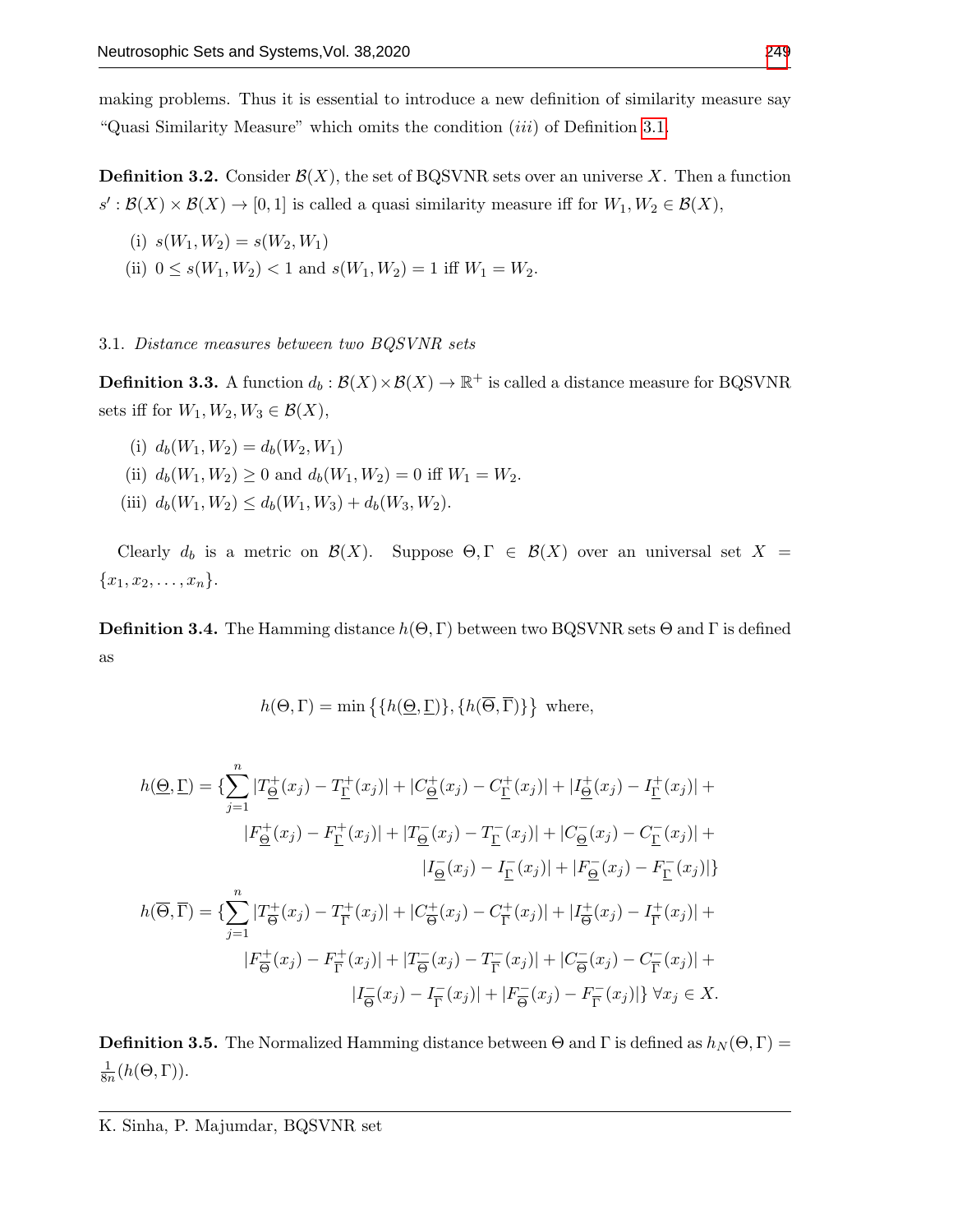**Definition 3.6.** The Euclidean distance  $E(\Theta, \Gamma)$  is defined as follows:

$$
E(\Theta, \Gamma) = \min\{\{E(\underline{\Theta}, \underline{\Gamma})\}, \{E(\Theta, \Gamma)\}\}\text{ where,}
$$
\n
$$
E(\underline{\Theta}, \underline{\Gamma}) = \{\sum_{j=1}^{n} |T_{\underline{\Theta}}^{+}(x_j) - T_{\underline{\Gamma}}^{+}(x_j)|^{2} + |C_{\underline{\Theta}}^{+}(x_j) - C_{\underline{\Gamma}}^{+}(x_j)|^{2} + |I_{\underline{\Theta}}^{+}(x_j) - I_{\underline{\Gamma}}^{+}(x_j)|^{2} + |F_{\underline{\Theta}}^{+}(x_j) - F_{\underline{\Gamma}}^{+}(x_j)|^{2} + |T_{\underline{\Theta}}^{-}(x_j) - T_{\underline{\Gamma}}^{-}(x_j)|^{2} + |C_{\underline{\Theta}}^{-}(x_j) - C_{\underline{\Gamma}}^{-}(x_j)|^{2} + |F_{\underline{\Theta}}^{-}(x_j) - F_{\underline{\Gamma}}^{-}(x_j)|^{2}\}^{1}
$$
\n
$$
E(\overline{\Theta}, \overline{\Gamma}) = \{\sum_{j=1}^{n} |T_{\overline{\Theta}}^{+}(x_j) - T_{\overline{\Gamma}}^{+}(x_j)|^{2} + |C_{\overline{\Theta}}^{+}(x_j) - C_{\overline{\Gamma}}^{+}(x_j)|^{2} + |I_{\overline{\Theta}}^{+}(x_j) - I_{\overline{\Gamma}}^{+}(x_j)|^{2} + |F_{\overline{\Theta}}^{-}(x_j) - F_{\overline{\Gamma}}^{+}(x_j)|^{2} + |F_{\overline{\Theta}}^{-}(x_j) - F_{\overline{\Gamma}}^{-}(x_j)|^{2} + |T_{\overline{\Theta}}^{-}(x_j) - I_{\overline{\Gamma}}^{-}(x_j)|^{2} + |F_{\overline{\Theta}}^{-}(x_j) - F_{\overline{\Gamma}}^{-}(x_j)|^{2}\}^{1}
$$
\n
$$
|I_{\overline{\Theta}}^{-}(x_j) - I_{\overline{\Gamma}}^{-}(x_j)|^{2} + |F_{\overline{\Theta}}^{-}(x_j) - F_{\overline{\Gamma}}^{-}(x_j)|^{2}\}^{1}
$$

<span id="page-6-0"></span>**Definition 3.7.** The normalized Euclidean distance  $Q(\Theta, \Gamma)$  is defined as follows:

$$
Q(\Theta,\Gamma)=\frac{1}{2\sqrt{2n}}E(\Theta,\Gamma).
$$

Gradually distance measurement process which gives an idea about the similarities between two BQSVNR sets becomes the main attraction among the researchers. Also different MCDM problems can be solved using similarity measures technique [\[20,](#page-12-14) [21\]](#page-12-10). On the other hand many mathematicians have used a variety of distance-based operators say induced weighted aggregation distance (IOWAD) operators, an extended version of common OWA operators to solve various problems [\[11,](#page-12-15) [13,](#page-12-16) [15\]](#page-12-17). However we will only concentrate only on the following distance oriented similarity measures.

## <span id="page-6-1"></span>3.2. Distance oriented similarity measure between two BQSVNR sets

Consider two BQSVNR set  $\Theta_1, \Theta_2$  over  $\mathcal{B}(X)$ . Based on all previously defined distances two new similarity measures  $S_1(\Theta_1, \Theta_2), S_2(\Theta_1, \Theta_2)$  for a pair of BQSVNR set  $\Theta_1, \Theta_2$  can be defined:

$$
S_1(\Theta_1, \Theta_2) = \frac{1}{1 + h(\Theta_1, \Theta_2)}, \ S_2(\Theta_1, \Theta_2) = e^{-\alpha \cdot h(\Theta_1, \Theta_2)},
$$

where  $\alpha \in \mathbb{R}^+$  is the *steepness measure* of  $S_2(\Theta_1, \Theta_2)$ . In a similar way using Euclidian distance, we define another pair of similarity measure  $S'_{1}(\Theta_1, \Theta_2), S'_{2}(\Theta_1, \Theta_2)$  as follows:

$$
S'_1(\Theta_1, \Theta_2) = \frac{1}{1 + E(\Theta_1, \Theta_2)}, S'_2(\Theta_1, \Theta_2) = e^{-\beta E(\Theta_1, \Theta_2)}.
$$

where  $\beta \in \mathbb{R}^+$  is the *steepness measure* of  $S_2'(\Theta_1, \Theta_2)$ , one can easily seen that  $S_1(\Theta_1,\Theta_2), S_2(\Theta_1,\Theta_2), S'_1(\Theta_1,\Theta_2), S'_2(\Theta_1,\Theta_2)$  satisfies the axioms of Definitions [3.1](#page-4-1) for two BQSVNR sets  $\Theta_1, \Theta_2$ .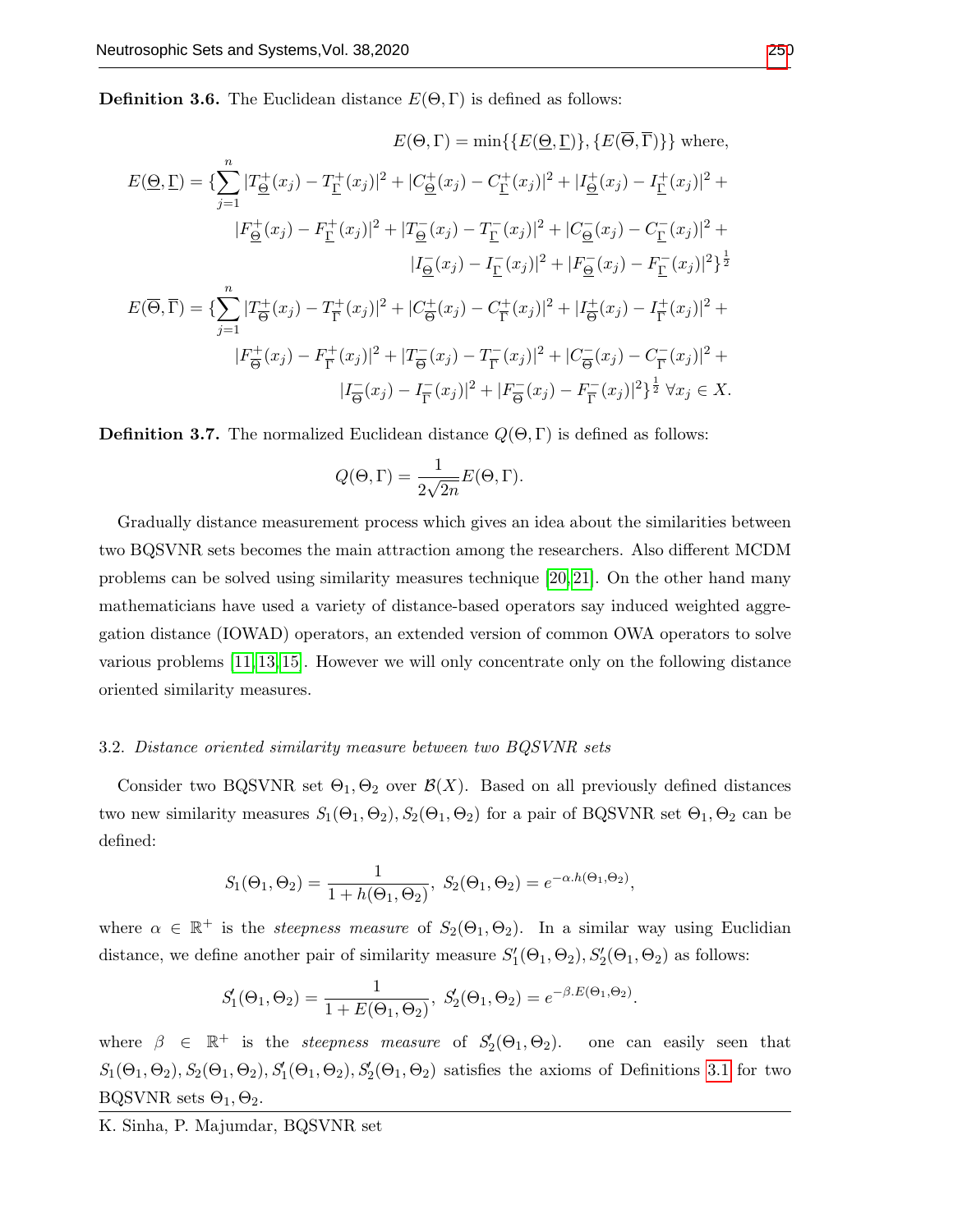# 3.3. Cosine similarity measure of BQSVNR sets

Here we will discuss the cosine similarity measure, a basic similarity measure technique between two BQSVNR sets. To obtain this similarity measure we represent two BQSVNR sets as vectors. We illustrate our proposed new cosine similarity measure  $C_{BQSVNR}$  of BQSVNR sets as following:

**Definition 3.8.** Consider  $A, B \in \mathcal{B}(X)$ . For each  $x_j \in X$ ,  $j = 1, 2, ..., n$ , we define

$$
C_{BQSVNR}(A, B) = \frac{1}{n} \sum_{j=1}^{n} \frac{S_1}{S_2.S_3}, where,
$$
  
\n
$$
S_1 = \partial T_A(x_j)\partial T_B(x_j) + \partial C_A(x_j)\partial C_B(x_j) + \partial I_A(x_j)\partial I_B(x_j) +
$$
  
\n
$$
\partial F_A(x_j)\partial F_B(x_j),
$$
  
\n
$$
S_2 = \sqrt{\partial T_A(x_j)^2 + \partial C_A(x_j)^2 + \partial I_A(x_j)^2 + \partial F_A(x_j)^2},
$$
  
\n
$$
S_3 = \sqrt{\partial T_B(x_j)^2 + \partial C_B(x_j)^2 + \partial I_B(x_j)^2 + \partial F_B(x_j)^2},
$$
  
\nwhere  $\partial T_X^+(x_j) = \frac{T_X^+(x_j) + T_X^+(x_j)}{2}, \partial T_X^-(x_j) = \frac{T_X^-(x_j) + T_X^-(x_j)}{2}$   
\n
$$
\partial C_X^+(x_j) = \frac{C_X^+(x_j) + C_X^+(x_j)}{2}, \partial C_X^-(x_j) = \frac{C_X^-(x_j) + C_X^-(x_j)}{2}
$$

$$
\partial I_X^+(x_j) = \frac{I_X^+(x_j) + I_X^+(x_j)}{2}, \partial I_X^-(x_j) = \frac{I_X^-(x_j) + I_X^-(x_j)}{2}
$$
  
\n
$$
\partial F_X^+(x_j) = \frac{F_X^+(x_j) + F_X^+(x_j)}{2}, \partial F_X^-(x_j) = \frac{F_X^-(x_j) + F_X^-(x_j)}{2}
$$
  
\n
$$
\partial T_X(x_j) = \frac{\partial T_X^+(x_j) + \partial T_X^-(x_j)}{2}, \partial C_X(x_j) = \frac{\partial C_X^+(x_j) + \partial C_X^-(x_j)}{2}
$$
  
\n
$$
\partial I_X(x_j) = \frac{\partial I_X^+(x_j) + \partial I_X^-(x_j)}{2}, \partial F_X(x_j) = \frac{\partial F_X^+(x_j) + \partial F_X^-(x_j)}{2},
$$
  
\nwhere  $X \in \{A, B\}.$ 

**Theorem 3.9.**  $C_{BQSVNR}(A, B)$  is a similarity measure between two BQSVNR sets  $A, B \in$  $\mathcal{B}(X)$ .

We omit the proof as it is very simple.

K. Sinha, P. Majumdar, BQSVNR set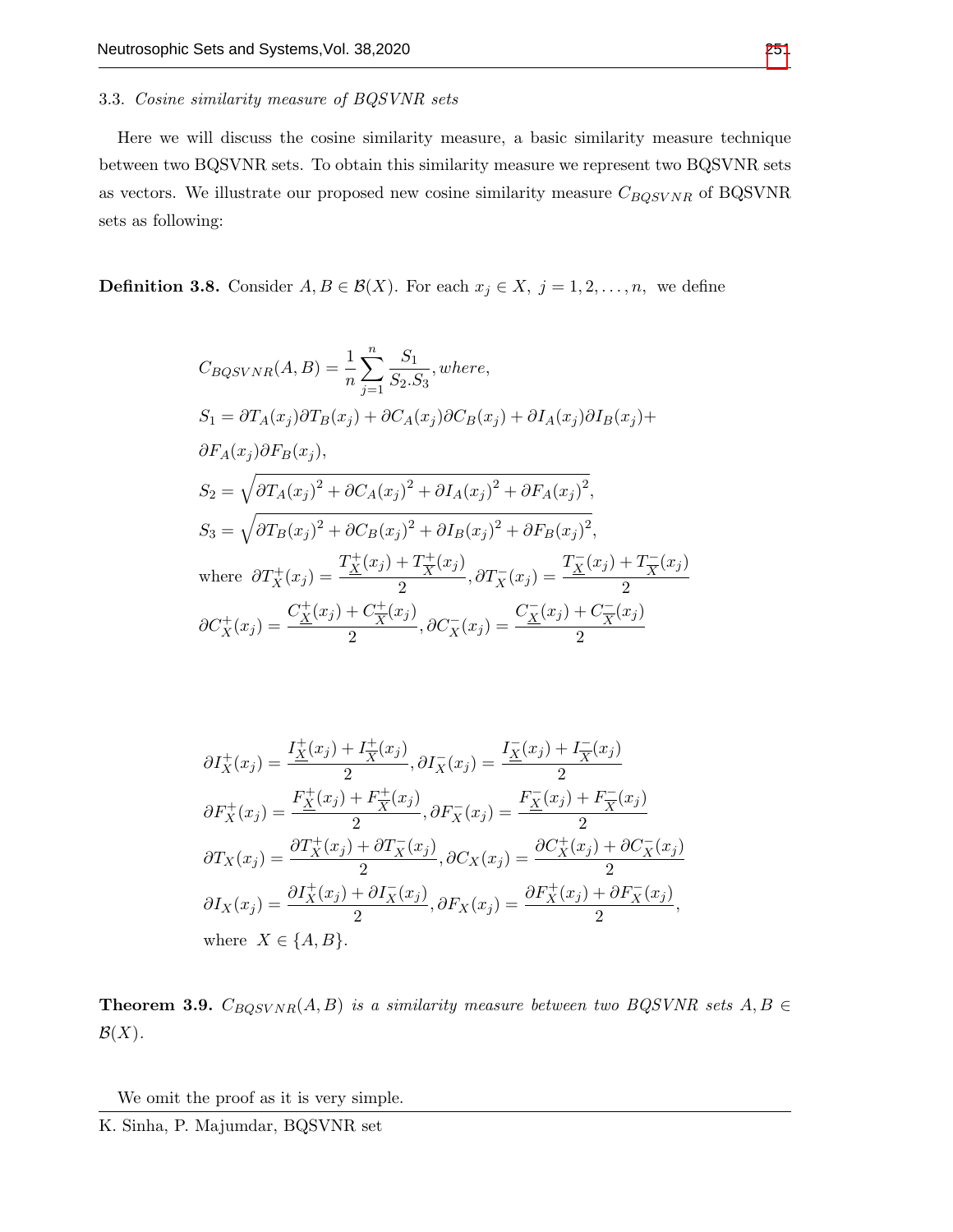## 3.4. Similarity measures of BQSVNR sets based on membership values

Consider  $A, B \in \mathcal{B}(X)$ . For each  $x_j \in X, j = 1, 2, ..., n$  and for  $k = 1, 2, ..., 4$  define the functions  $h_k^{\dagger}, h_k^{\dagger}, \overline{h_k}^{\dagger}, \overline{h_k}^{\dagger} : X \to [0, 1]$  respectively as

$$
h_1^{\pm}(x_j) = |T_{\underline{A}}^{\pm}(x_j) - T_{\underline{B}}^{\pm}(x_j)|,
$$
  
\n
$$
h_2^{\pm}(x_j) = |F_{\underline{A}}^{\pm}(x_j) - F_{\underline{B}}^{\pm}(x_j)|,
$$
  
\n
$$
h_3^{\pm}(x_j) = \frac{1}{3}(h_1^{\pm}(x_j) + h_2^{\pm}(x_j) + |C_{\underline{A}}^{\pm}(x_j) - C_{\underline{B}}^{\pm}(x_j)|),
$$
  
\n
$$
h_4^{\pm}(x_j) = |T_{\underline{A}}^{\pm}(x_j) - T_{\underline{B}}^{\pm}(x_j)|,
$$
  
\n
$$
\overline{h_1}^{\pm}(x_j) = |T_{\overline{A}}^{\pm}(x_j) - T_{\overline{B}}^{\pm}(x_j)|,
$$
  
\n
$$
\overline{h_2}^{\pm}(x_j) = |F_{\overline{A}}^{\pm}(x_j) - F_{\overline{B}}^{\pm}(x_j)|,
$$
  
\n
$$
\overline{h_3}^{\pm}(x_j) = \frac{1}{3}(h_1^{\pm}(x_j) + h_2^{\pm}(x_j) + |C_{\overline{A}}^{\pm}(x_j) - C_{\overline{B}}^{\pm}(x_j)|),
$$
  
\n
$$
\overline{h_4}^{\pm}(x_j) = |T_{\overline{A}}^{\pm}(x_j) - T_{\overline{B}}^{\pm}(x_j)|
$$

Now based on the above functions a new similarity measure  $\widetilde{S}(A, B)$  can be defined as follows:

$$
\widetilde{S}(A,B) = 1 - \frac{1}{4n} \left[ \sum_{j=1}^{n} \sum_{k=1}^{4} \overline{h_k}^+(x_j) + \sum_{j=1}^{n} \sum_{k=1}^{4} \overline{h_k}^-(x_j) + \sum_{j=1}^{n} \sum_{k=1}^{4} \underline{h_k}^+(x_j) + \sum_{j=1}^{n} \sum_{k=1}^{4} \underline{h_k}^-(x_j) \right].
$$

The following theorem is obvious:

<span id="page-8-0"></span>**Theorem 3.10.**  $\widetilde{S}(A, B)$  is a similarity measure between  $A, B \in \mathcal{B}(X)$ .

*Proof.* For a BQSVNR set all the positive membership values of  $\underline{T}, \underline{C}, \underline{I}, \underline{F}$ ,  $\overline{T}, \overline{C}, \overline{I}, \overline{F}$  lie between [0,1] and the negative membership values of  $\underline{T}, \underline{C}, \underline{I}, \underline{F},$  $\overline{T}, \overline{C}, \overline{I}, \overline{F}$  lie between [−1, 0]. Among all these quantities, all has maximum value 1 and the minimum value −1. As a result  $0 \le \widetilde{S}(A, B) \le 1$ . Again  $\widetilde{S}(A, B) = 1$  implies that

$$
T_{\underline{A}}^{+}(x_{j}) = T_{\underline{B}}^{+}(x_{j}), C_{\underline{A}}^{+}(x_{j}) = C_{\underline{B}}^{+}(x_{j}), I_{\underline{A}}^{+}(x_{j}) = I_{\underline{B}}^{+}(x_{j}), F_{\underline{A}}^{+}(x_{j}) = F_{\underline{B}}^{+}(x_{j}),
$$
  
\n
$$
T_{\underline{A}}^{-}(x_{j}) = T_{\underline{B}}^{-}(x_{j}), C_{\underline{A}}^{-}(x_{j}) = C_{\underline{B}}^{-}(x_{j}), I_{\underline{A}}^{-}(x_{j}) = I_{\underline{B}}^{-}(x_{j}), F_{\underline{A}}^{-}(x_{j}) = F_{\underline{B}}^{-}(x_{j}),
$$
  
\n
$$
T_{\overline{A}}^{+}(x_{j}) = T_{\overline{B}}^{+}(x_{j}), C_{\overline{A}}^{+}(x_{j}) = C_{\overline{B}}^{+}(x_{j}), I_{\overline{A}}^{+}(x_{j}) = I_{\overline{B}}^{+}(x_{j}), F_{\overline{A}}^{+}(x_{j}) = F_{\overline{B}}^{+}(x_{j}),
$$
  
\n
$$
T_{\overline{A}}^{-}(x_{j}) = T_{\overline{B}}^{-}(x_{j}), C_{\overline{A}}^{-}(x_{j}) = C_{\overline{B}}^{-}(x_{j}), I_{\overline{A}}^{-}(x_{j}) = I_{\overline{B}}^{-}(x_{j}), F_{\overline{A}}^{-}(x_{j}) = F_{\overline{B}}^{-}(x_{j})
$$
  
\n
$$
\forall x_{j} \in X.
$$

Lastly for  $A, B, C \in \mathcal{B}(X)$  we suppose that  $A \subseteq B \subseteq C$ . Now by the Definition [2.5](#page-3-0) we have  $\forall x_j \in X, \forall j = 1, 2, \ldots, 4$ 

$$
\widetilde{S}(A,C) < \widetilde{S}(A,B) \land \widetilde{S}(B,C).
$$

K. Sinha, P. Majumdar, BQSVNR set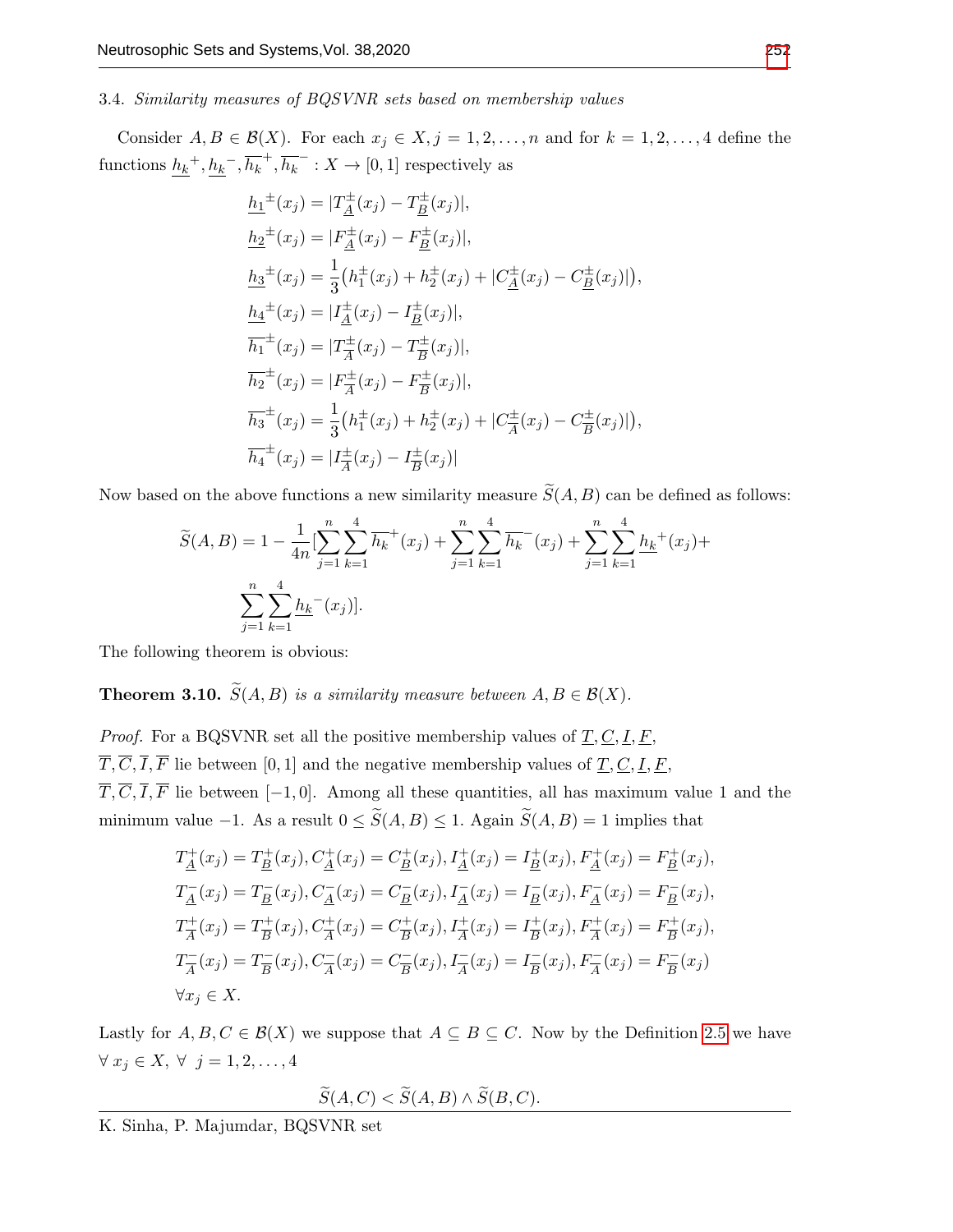Hence the result follows.  $\Box$ 

#### 3.5. Weighted similarity measure

The weighted similarity measure between  $A, B \in \mathcal{B}(X)$  is defined as follows:

$$
S^{w}(A,B) = 1 - \frac{1}{4n} \left[ \sum_{j=1}^{n} \sum_{k=1}^{4} w_{j} \overline{h_{k}}^{+}(x_{j}) + \sum_{j=1}^{n} \sum_{k=1}^{4} w_{j} \overline{h_{k}}^{-}(x_{j}) + \sum_{j=1}^{n} \sum_{k=1}^{4} w_{j} \underline{h_{k}}^{+}(x_{j}) + \sum_{j=1}^{n} \sum_{k=1}^{4} w_{j} \underline{h_{k}}^{-}(x_{j}) \right]^{\frac{1}{l}}.
$$

where l is any integer defined to be the order of similarity,  $w_i$  are the weights corresponding with  $x_j$ ,  $j = 1, 2, ..., n$  s.t.  $\sum_{j=1}^n w_j = 1$ . Using the same proof procedure of the Theorem [3.10,](#page-8-0)  $S^{w}(A, B)$  is also a measure of similarity between the two BQSVNR sets  $A, B \in \mathcal{B}(X)$ .

## 4. An application of BQSVNR sets

By using a BQSVNR set model a real world medical diagnosis problem can be represented very well. To solve these type of medical problem similarity measure technique between two BQSVNR set is quite powerful procedure. Using these similarity measure technique anyone can detect whether a patient is being suffered with a disease or not. In between June to September it is seen that H1N1 virus spreads out rapidly in Kolkata and its sub-urban area of West Bengal India. The patient of these particular virus effected decease has primarily 4 symptoms, namely headache, high fever, cough, red rashes in the body. But in every patient the primary symptoms are not clearly visible. Also in many different viral infections these symptoms are common. The process of classification of patients by considering a variety of symptoms is a difficult task. Our similarity measurement technique which considers patients versus symptoms record provides an approximate way to treat a patient. The basic feature of our study considers only the positive as well as negative value of truth, ignorance, contradiction and false value respectively of each element of the BQSVNR sets.

Suppose  $P_2$  and  $P_3$  be two persons who are suspected to be infected by H1N1 virus. Let  $D = \{\text{headache}, \text{high fever}, \text{cough}, \text{red rashes in the body}\}\$  be a set of symptoms. Consider  $P_1$ is a model patient who are infected by H1N1 virus. Our solution is to examine the condition of  $P_2, P_3$  w.r.t. the symptoms of  $P_1$  in BQSVNR environment. We have represented our problem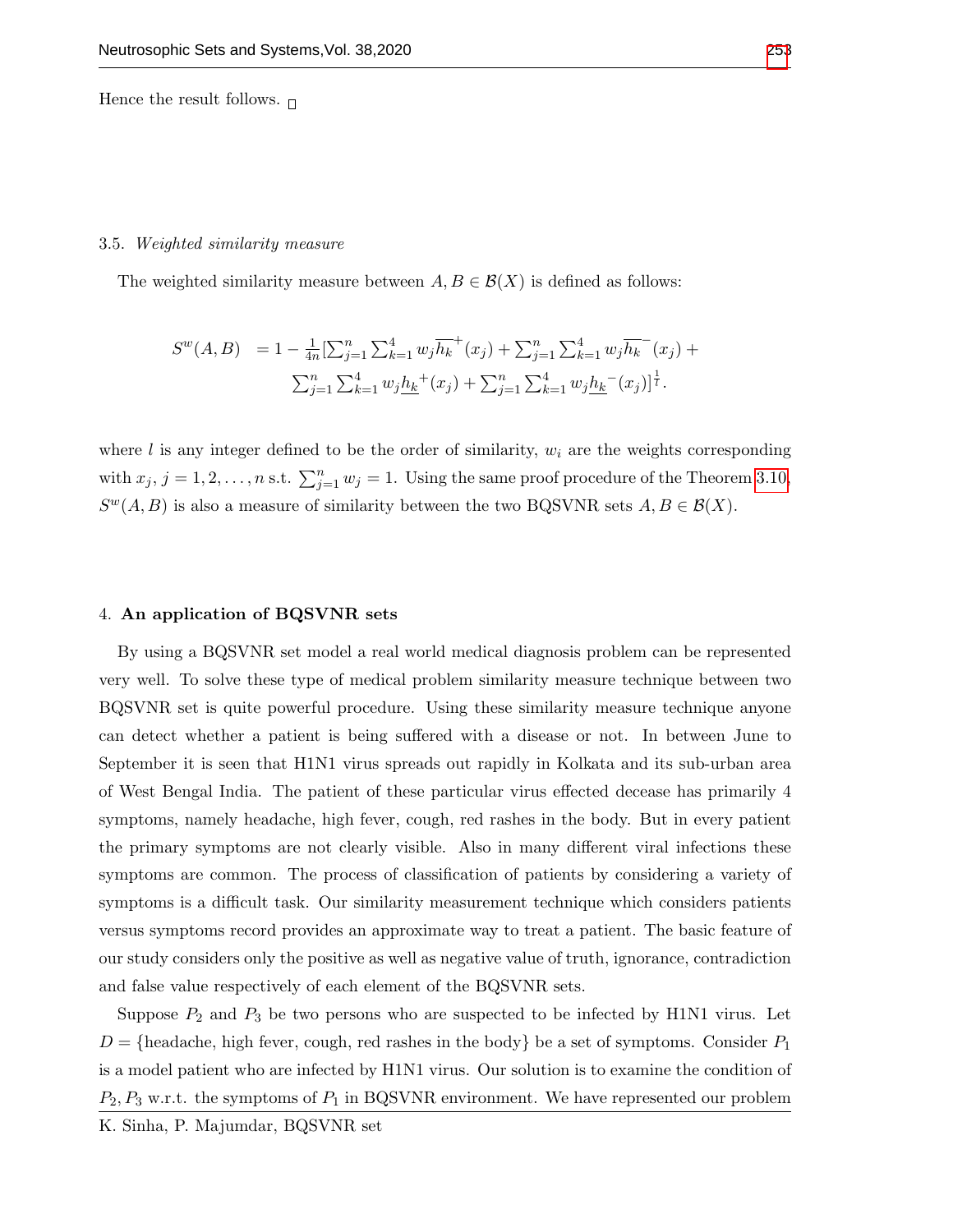as a BQSVNR set model as follows:

$$
P_1 = (\overline{N(P_1)}, \overline{N(P_1)})
$$
  
\n
$$
= \langle (0.6, 0.4, 0.2, 0.4, -0.4, -0.5, -0.1, -0.8), (0.8, 0.6, 0.7, 0.1, -0.4, -0.3, -0.4, -0.5) \rangle / x_1
$$
  
\n
$$
+ \langle (0.5, 0.5, 0.6, 0.4, -.4, -0.3, -0.2, -0.9), (0.7, 0.4, 0.4, 0.1, -0.3, -0.2, -0.7, -0.6) \rangle / x_2
$$
  
\n
$$
+ \langle (0.7, 0.5, 0.6, 0.8, -0.5, -0.4, -0.8, -0.7), (0.6, 0.5, 0.5, 0.4, -0.2, -0.4, -0.6, -0.8) \rangle / x_3
$$
  
\n
$$
+ \langle (0.8, 0.6, 0.7, 0.1, -0.4, -0.2, -0.6, -0.3), (0.5, 0.6, 0.2, 0.3, -0.1, -0.4, -0.6, -0.9) \rangle / x_4
$$
  
\n
$$
P_2 = (\overline{N(P_2)}, \overline{N(P_2)})
$$
  
\n
$$
= \langle (0.4, 0.3, 0.3, 0.4, -0.5, -0.6, -0.1, -0.6), (0.4, 0.6, 0.6, 0.2, -0.4, -0.4, -0.4, -0.5) \rangle / x_1
$$
  
\n
$$
+ \langle (0.6, 0.5, 0.4, 0.3, -.4, -0.3, -0.1, -0.8), (0.6, 0.6, 0.3, 0.2, -0.4, -0.2, -0.5, -0.4) \rangle / x_2
$$
  
\n
$$
+ \langle (0.8, 0.5, 0.5, 0.6, -0.6, -0.6, -0.6, -0.5), (0.6, 0.4, 0.5, 0.5, -0.3, -0.5, -0.4, -0.6) \rangle / x
$$

Now from Definition [3.4](#page-5-0) to Definition [3.7](#page-6-0) respectively, we have

$$
h(P_1, P_2) = 3.2, h(P_1, P_3) = 7.1
$$
  

$$
h_N(P_1, P_2) = 0.1, h_N(P_1, P_3) = 0.845
$$
  

$$
E(P_1, P_2) = 0.693, E(P_1, P_3) = 1.609
$$

Now we calculate the following measures (as given by Section [3.2\)](#page-6-1) between the pair of persons  $P_1, P_2$  and  $P_1, P_3$  as follows:

$$
S_1'(P_1, P_2) = 0.591, S_1'(P_1, P_3) = 0.621
$$

Since any effected area the probability of infecting a healthy people by H1N1 virus is 80% [?] hence we have taken the steepness measure i.e.  $\alpha$ ,  $\beta$  as 0.8. From this we have,

$$
S_2'(P_1, P_2) = 0.574, S_2'(P_1, P_3) = 0.76
$$

Since in between any two BQSVNR sets there must be similarity thus we restrict ourselves if the similarity measure is  $> 0.6$ . Thus from the similarity measures  $S'_1, S'_2$  we can conclude that the patient  $P_3$  has a higher chance to be infected by H1N1 virus than the patient  $P_2$ .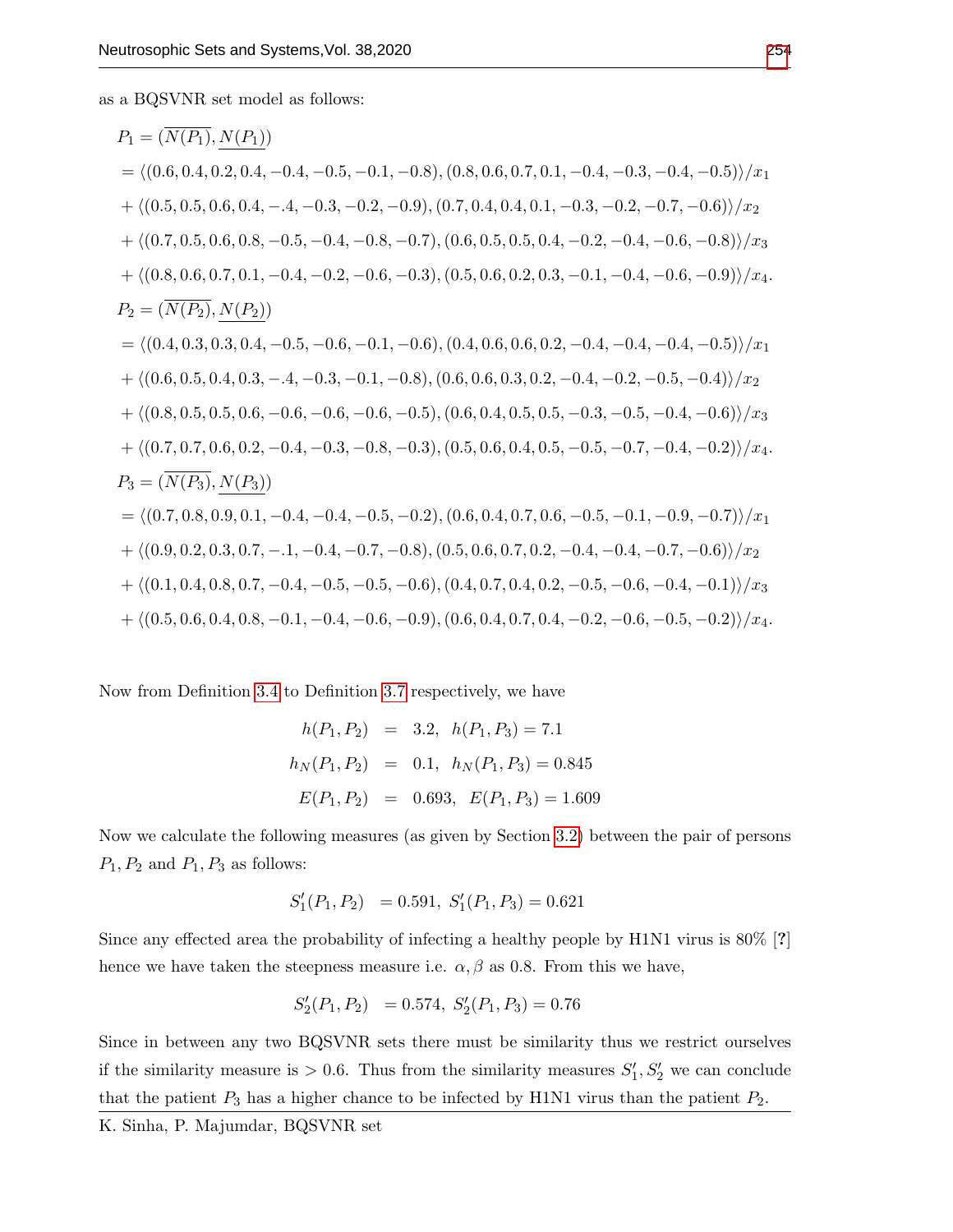## 5. Conclusion

The fuzzy set theory (FST) [\[1\]](#page-11-8) was introduced almost 55 years ago. After its invention, in next half a decade time, many generalizations of FST has been proposed such as intuitionistic fuzzy sets, interval valued fuzzy sets, hesitant fuzzy sets, bipolar fuzzy sets etc and also many other new theories like rough sets, soft sets, neutrosophic sets etc. has came into existence. The chief purpose of all these theories is to model real life situations under different uncertainties using available tools. But it is now a well established fact that no single theory is capable of modeling all different types of uncertainty. For example, fuzzy set can't model uncertainty due to incompleteness; intuitionistic fuzzy sets can't handle para consistent information, rough set is not suitable for handling situations with graded belongingness, soft set is not useful in modeling situations with vague boundaries. Therefore it is a common practice to combine two or more such sets to form a hybrid set. Hybrid set possesses the characteristics of more than one set and therefore has greater capabilities in handling uncertain situations. On the other hand four valued logic has multiple uses in many areas such as digital circuits and data transmission. The QSVN sets utilize the power of four valued logic in modeling uncertainty. We here introduced and investigated a new type of hybrid set called BQSVNR. The BQSVNR set is an extended version of QSVN set, bipolar set as well as rough set. It can handle uncertain situation arisen due to factors like fuzziness, incompleteness, vagueness, haziness, para compactness and bipolarity. Therefore our set is more capable of modeling uncertainty in a better way than any other existing set. In future, one can apply our newly developed hybrid set to model different real life problems. Also one may try to extend our set to bipolar multi-partitioned single valued neutrosophic rough sets and study its properties.

## References

- <span id="page-11-8"></span>1. Zadeh, L.A., Fuzzy Sets. Information and Control, 1965, 8, 338-353.
- <span id="page-11-2"></span>2. Belnap, N. D., A useful four valued logic. Modern uses of multiple valued logic, 1977, 9-37.
- <span id="page-11-3"></span>3. Pawlak, Z., Rough Sets. International Journal of Computer and Information Sciences, 1982, 11, 341-356.
- <span id="page-11-1"></span>4. Atanassov, K., Intuitionistic fuzzy sets. Fuzzy Sets and Systems. 1986, 20, 87-96.
- <span id="page-11-4"></span>5. Dubious, D.; and Prade, H., Rough fuzzy sets and fuzzy rough sets. International Journal General System, 1990, 17, 191-208.
- <span id="page-11-5"></span>6. Wu, W. Z.; Mi, J.S., and Zhang, W.X., Generalized Fuzzy Rough Sets. Information Sciences, 2003, 151, 263–282.
- <span id="page-11-0"></span>7. Smarandache, F., Neutrosophic set-a generalization of the intuitionstic fuzzy set. Granular Computing, IEEE international conference, 2006,38-42 DOI:10.1109/GRC.2006.1635754.
- <span id="page-11-6"></span>8. Gong, Z.; Sun, B.; and Chen, D., Rough set theory for the interval-valued fuzzy information systems. Information Science, 2008,178, 1968-1985.
- <span id="page-11-7"></span>9. Sun, B.; Gong, Z. and Chen, D., Fuzzy rough set theory for the interval-valued fuzzy information systems. Information Sciences, 2008, 178, 2794–2815.

K. Sinha, P. Majumdar, BQSVNR set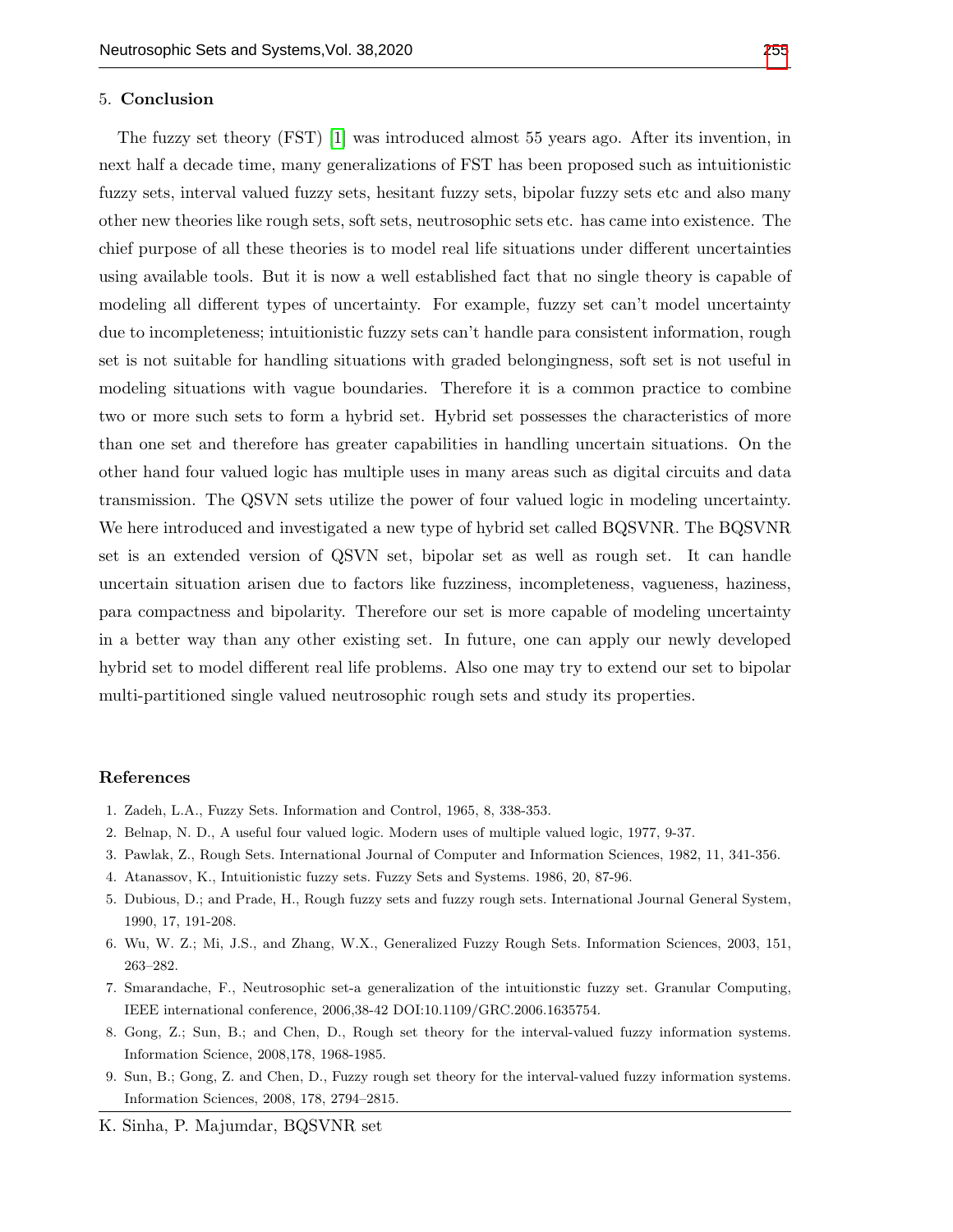- <span id="page-12-0"></span>10. Wang, H.; Smarandache, F.; Zhang, Y., and R. Sunderraman, Single valued neutrosophic sets. Multispace and Multistructure, 2010, 4, 410-413.
- <span id="page-12-15"></span>11. Merigo, J.M. and Casanovas, M., Decision making with distance measures and induced aggregation operators. Computers and Industrial Engineering, 2011, 60(1), 66-76.
- <span id="page-12-8"></span>12. Smarandache, F., A geometric interpretation of the neutrosophic sets, Granular Computing, IEEE international conference, 2011,602–606, DOI:10.1109/GRC.2011.6122665.
- <span id="page-12-16"></span>13. Merigo, J.M. and Casanovas, M., Induced aggregation operators in the euclidean distance and its application in financial decision making. Expert Systems with Applications, 2011, 38(6), 7603-7608.
- <span id="page-12-5"></span>14. Zhang, Z., On interval type-2 rough fuzzy sets. Knowledge-Based Systems, 2012,35, 1-13.
- <span id="page-12-17"></span>15. Merigo, J.M. and Yager,R.R., Generalized moving averages, distance measures and OWA operators. International Journal of Uncertainty, Fuzziness and Knowledge-Based Systems, 2013, 21(4), 533-559.
- <span id="page-12-9"></span>16. Broumi, S. and Smarandache, F., New distance and similarity measures of interval neutrosophic sets. International Fusion, IEEE 17th international conference, China, 2014, 1-7.
- <span id="page-12-7"></span>17. Broumi, S.; Smarandache, F. and Dhar, M,. Rough neutrosophic sets. Neutrosophic sets and systems, 2014, 3, 62-67.
- <span id="page-12-13"></span>18. Smarandache, F., A unifying field in logics: neutrosophic logic, neutrosophy, neutrosophic set, neutrosophic probability and statistics. American Research Press, 2014.
- <span id="page-12-4"></span>19. Deli, I.; Ali, M. and Smarandache, F., Bipolar neutrosophic sets and their application based on multi-criteria decision making problems. Proceedings of International conference on advanced mechatronic systems, Beijing, China, 2015.
- <span id="page-12-14"></span>20. Karaaslan, F., Neutrosophic soft sets with applications in decision making. International Journal of Information Science and Intelligent System, 2015, 4, 1-20.
- <span id="page-12-10"></span>21. Majumdar, P., Neutrosophic sets and its applications to decision making. Computational Intelligence for Big Data Analysis, 2015, 97-115.
- <span id="page-12-1"></span>22. Smarandache, F., and Pramanik, S., New trends in neutrosophic theory and applications. Ponds edition, 2016.
- <span id="page-12-3"></span>23. Chatterjee, R.; Majumdar, P. and Samanta, S.K., On some similarity measures and entropy on quadripartitioned single valued neutrosophic sets. Journal of Intelligent and Fuzzy Systems, 2016, 30, 2475-2485.
- <span id="page-12-6"></span>24. Pramanik, S. and Mondal, K., Rough bipolar neutrosophic set. Global Journal of Engineering Science and Research Management, 2016, 3(6), 71-81.
- <span id="page-12-11"></span>25. Ye, J., and Zheng, Q., Multi-period medical diagnosis method using a single valued neutrosophic similarity measure based on tangent function. Computer Methods Program Biomed., 2016, 123, 142-149.
- 26. Riad, K. A.; Qays, H. I.; Karem, A. A.; Gharibah, T., On Neutrosophic Crisp Semi Alpha Closed Sets, Neutrosophic Sets and Systems, 2018, 21, 28-35.
- 27. Serpil, A.; Yavuz, G.; Basil, O.; Caglar, K., Performance Evaluation of Mutual Funds Via Single Valued Neutrosophic Set (SVNS) Perspective: A Case Study in Turkey, Neutrosophic Sets and Systems, 2018, 23, 110-125.
- 28. Vakkas, U.; Adil, K.; Ismet, Yildiz, M. S., A new approach for multi-attribute decision-making problems in bipolar neutrosophic sets, Neutrosophic Sets and Systems, 2018, 23, 142-159.
- 29. Arulpandy, P., Trinita P., Some Similarity and Entropy Measurements of Bipolar Neutrosophic Soft Sets, Neutrosophic Sets and Systems, 2019, 25, 174-194.
- <span id="page-12-12"></span>30. Hazwani, H.; Lazim, A.; Ashraf, A., Interval Neutrosophic Vague Sets, Neutrosophic Sets and Systems, 2019, 25, 66-75.
- <span id="page-12-2"></span>31. Kahraman, C. and Irem, O., Fuzzy multi-criteria decision-making using neutrosophic sets. Sprigner Science, 2019.